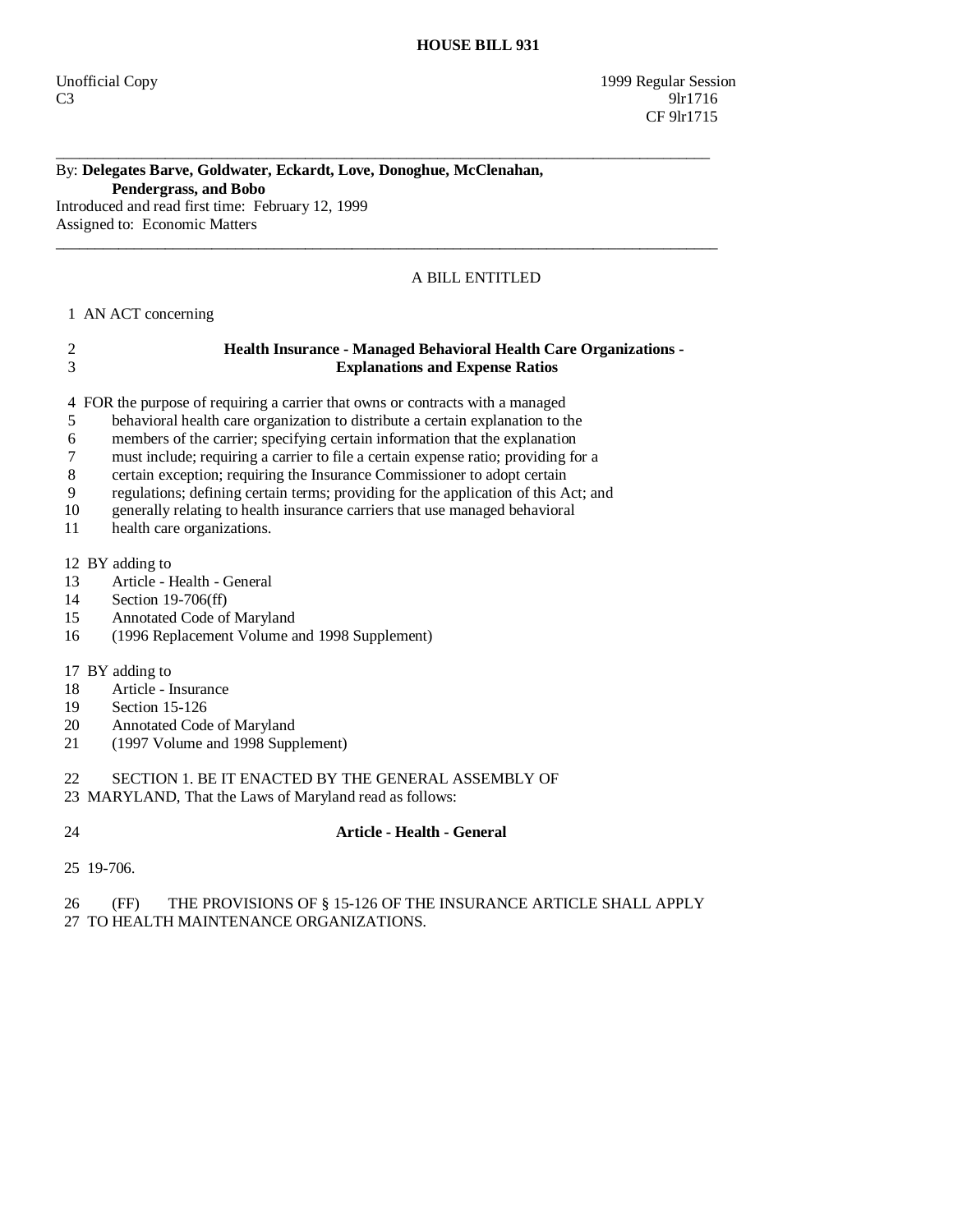| 2  | <b>HOUSE BILL 931</b>                                                                                                                                                                                           |                  |                                                                                                                                                                                                                |  |
|----|-----------------------------------------------------------------------------------------------------------------------------------------------------------------------------------------------------------------|------------------|----------------------------------------------------------------------------------------------------------------------------------------------------------------------------------------------------------------|--|
| 1  | <b>Article - Insurance</b>                                                                                                                                                                                      |                  |                                                                                                                                                                                                                |  |
|    | 2 15-126.                                                                                                                                                                                                       |                  |                                                                                                                                                                                                                |  |
| 3  | (A)<br>(1)<br>4 INDICATED.                                                                                                                                                                                      |                  | IN THIS SECTION THE FOLLOWING WORDS HAVE THE MEANINGS                                                                                                                                                          |  |
|    | "BEHAVIORAL HEALTH CARE SERVICES" MEANS PROCEDURES OR<br>5<br>(2)<br>6 SERVICES RENDERED BY A HEALTH CARE PROVIDER FOR THE TREATMENT OF<br>7 MENTAL ILLNESS, EMOTIONAL DISORDERS, DRUG ABUSE, OR ALCOHOL ABUSE. |                  |                                                                                                                                                                                                                |  |
| 8  | (3)                                                                                                                                                                                                             | "CARRIER" MEANS: |                                                                                                                                                                                                                |  |
| 9  | (I)                                                                                                                                                                                                             |                  | A HEALTH INSURER;                                                                                                                                                                                              |  |
| 10 | (II)                                                                                                                                                                                                            |                  | A NONPROFIT HEALTH SERVICE PLAN;                                                                                                                                                                               |  |
| 11 |                                                                                                                                                                                                                 | (III)            | A HEALTH MAINTENANCE ORGANIZATION;                                                                                                                                                                             |  |
| 12 |                                                                                                                                                                                                                 | (IV)             | A PREFERRED PROVIDER ORGANIZATION;                                                                                                                                                                             |  |
| 13 |                                                                                                                                                                                                                 | (V)              | A THIRD PARTY ADMINISTRATOR;                                                                                                                                                                                   |  |
| 14 |                                                                                                                                                                                                                 | (VI)             | EXCEPT FOR A MANAGED CARE ORGANIZATION AS DEFINED IN<br>15 TITLE 15, SUBTITLE 1 OF THE HEALTH - GENERAL ARTICLE, ANY OTHER PERSON<br>16 THAT PROVIDES HEALTH BENEFIT PLANS SUBJECT TO REGULATION BY THE STATE. |  |
| 17 | (4)                                                                                                                                                                                                             |                  | "DIRECT CARE EXPENSES" MEANS THE PAYMENT TO A HEALTH CARE<br>18 PROVIDER BY A MANAGED BEHAVIORAL HEALTH CARE ORGANIZATION FOR THE<br>19 PROVISION OF BEHAVIORAL HEALTH CARE SERVICES TO A MEMBER.              |  |
| 20 | (5)                                                                                                                                                                                                             |                  | "DIRECT PAYMENTS" MEANS THE MONEY THAT A CARRIER<br>21 DISBURSES TO A MANAGED BEHAVIORAL HEALTH CARE ORGANIZATION FOR THE<br>22 PROVISION OF BEHAVIORAL HEALTH CARE SERVICES TO A MEMBER.                      |  |
| 23 | (6)                                                                                                                                                                                                             |                  | "MANAGED BEHAVIORAL HEALTH CARE ORGANIZATION" MEANS A<br>24 COMPANY, ORGANIZATION, OR SUBSIDIARY THAT:                                                                                                         |  |
| 25 | (I)                                                                                                                                                                                                             |                  | CONTRACTS WITH A CARRIER TO PROVIDE, UNDERTAKE TO<br>26 ARRANGE, OR ADMINISTER BEHAVIORAL HEALTH CARE SERVICES TO MEMBERS; OR                                                                                  |  |
| 27 | (II)                                                                                                                                                                                                            |                  | OTHERWISE MAKES BEHAVIORAL HEALTH CARE SERVICES<br>28 AVAILABLE TO MEMBERS THROUGH CONTRACTS WITH HEALTH CARE PROVIDERS.                                                                                       |  |
| 29 | (7)<br>(I)<br>32 DELIVERED IN THE STATE.                                                                                                                                                                        |                  | "MEMBER" MEANS AN INDIVIDUAL ENTITLED TO BEHAVIORAL<br>30 HEALTH CARE SERVICES FROM A CARRIER OR A MANAGED BEHAVIORAL HEALTH<br>31 CARE ORGANIZATION UNDER A POLICY, PLAN, OR CERTIFICATE ISSUED OR            |  |
| 33 | (II)                                                                                                                                                                                                            |                  | "MEMBER" INCLUDES A SUBSCRIBER.                                                                                                                                                                                |  |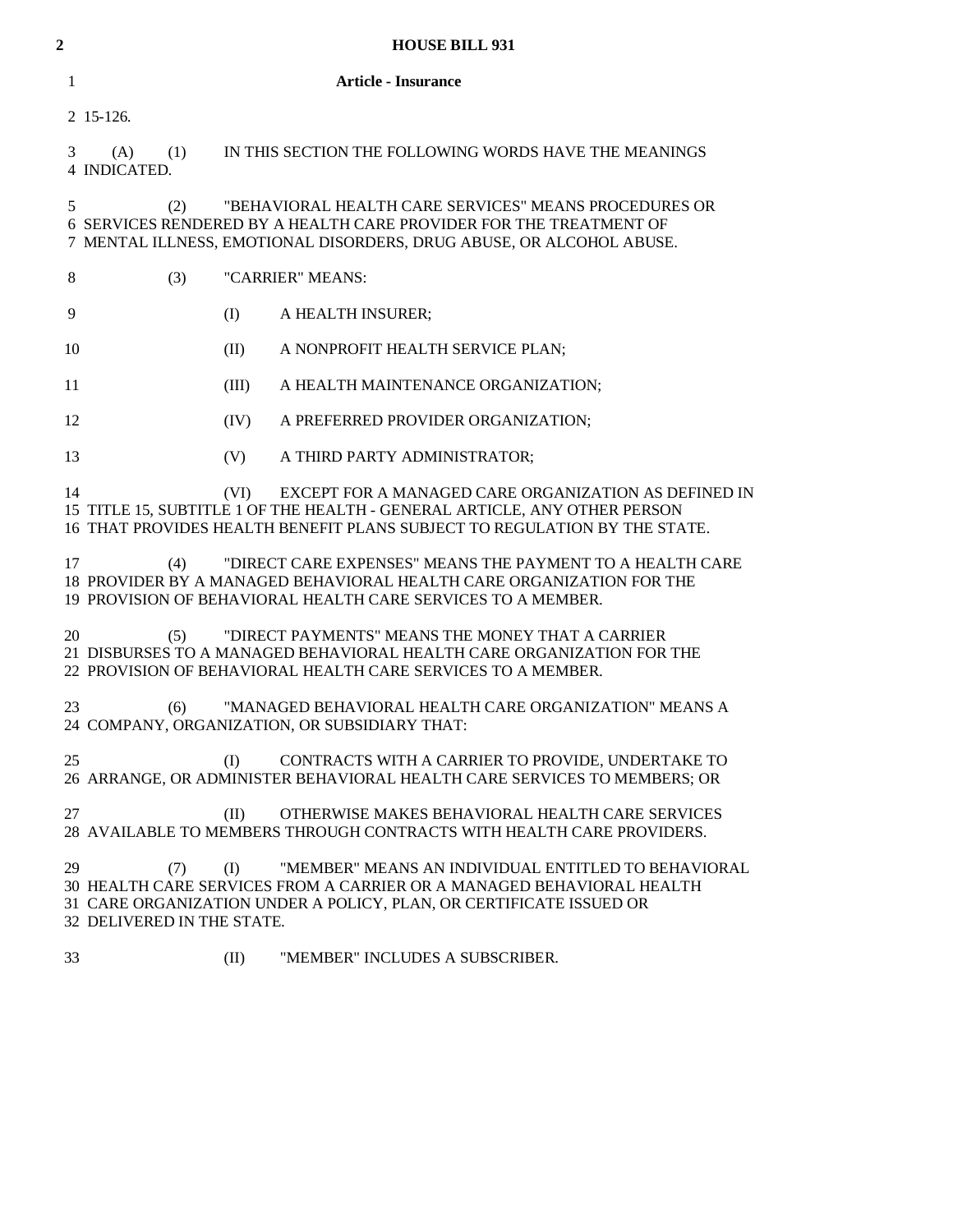#### **3 HOUSE BILL 931**

 1 (8) "MENTAL HEALTH EXPENSE RATIO" MEANS THE RATIO OF THE 2 TOTAL INCURRED DIRECT CARE EXPENSES FOR BEHAVIORAL HEALTH CARE 3 SERVICES IN RELATION TO THE TOTAL DIRECT PAYMENTS FOR BEHAVIORAL 4 HEALTH CARE SERVICES.

 5 (9) "PROVIDER" MEANS A PERSON LICENSED, CERTIFIED, OR 6 OTHERWISE AUTHORIZED UNDER THE HEALTH OCCUPATIONS ARTICLE OR THE 7 HEALTH - GENERAL ARTICLE TO PROVIDE HEALTH CARE SERVICES.

 8 (B) A CARRIER THAT OWNS OR CONTRACTS WITH A MANAGED BEHAVIORAL 9 HEALTH CARE ORGANIZATION SHALL DISTRIBUTE TO ITS MEMBERS AT THE TIME OF 10 ENROLLMENT AN EXPLANATION OF:

 11 (1) THE SPECIFIC BEHAVIORAL HEALTH CARE SERVICES COVERED AND 12 THE SPECIFIC EXCLUSIONS UNDER THE MEMBER'S CONTRACT;

 13 (2) THE MEMBER'S RESPONSIBILITIES FOR OBTAINING BEHAVIORAL 14 HEALTH CARE SERVICES;

 15 (3) THE REIMBURSEMENT METHODOLOGY THAT THE CARRIER AND 16 MANAGED BEHAVIORAL HEALTH CARE ORGANIZATION USE TO REIMBURSE 17 PROVIDERS FOR BEHAVIORAL HEALTH CARE SERVICES; AND

18 (4) THE PROCEDURE THAT A MEMBER MUST UTILIZE WHEN 19 ATTEMPTING TO OBTAIN BEHAVIORAL HEALTH CARE SERVICES OUTSIDE THE 20 NETWORK OF PROVIDERS USED BY THE CARRIER OR MANAGED BEHAVIORAL 21 HEALTH CARE ORGANIZATION.

 22 (C) THE EXPLANATION THAT A CARRIER IS REQUIRED TO DISTRIBUTE UNDER 23 SUBSECTION (B)(3) OF THIS SECTION SHALL BE CONSISTENT WITH § 15-121(C) OF THIS 24 SUBTITLE.

 25 (D) (1) EXCEPT AS PROVIDED UNDER PARAGRAPH (2) OF THIS SUBSECTION, 26 ON OR BEFORE MARCH 1 OF EACH YEAR, EACH CARRIER THAT PROVIDES 27 BEHAVIORAL HEALTH CARE SERVICES THROUGH A COMPANY OWNED WHOLLY OR IN 28 PART BY THE CARRIER OR THROUGH A CONTRACT WITH A MANAGED BEHAVIORAL 29 HEALTH CARE ORGANIZATION SHALL FILE WITH THE COMMISSIONER, ON THE FORM 30 REQUIRED BY THE COMMISSIONER, THE MENTAL HEALTH EXPENSE RATIO FOR THE 31 PROVISION OF BEHAVIORAL HEALTH CARE SERVICES TO MEMBERS.

 32 (2) THE REQUIREMENTS OF PARAGRAPH (1) OF THIS SUBSECTION DO 33 NOT APPLY WHEN A COMPANY, FOR AN ADMINISTRATIVE FEE ONLY, SOLELY 34 ARRANGES A PROVIDER PANEL FOR A CARRIER FOR THE PROVISION OF BEHAVIORAL 35 HEALTH CARE SERVICES ON A DISCOUNTED FEE-FOR-SERVICE BASIS.

 36 (E) THE COMMISSIONER SHALL ADOPT REGULATIONS TO CARRY OUT THE 37 PROVISIONS OF THIS SECTION.